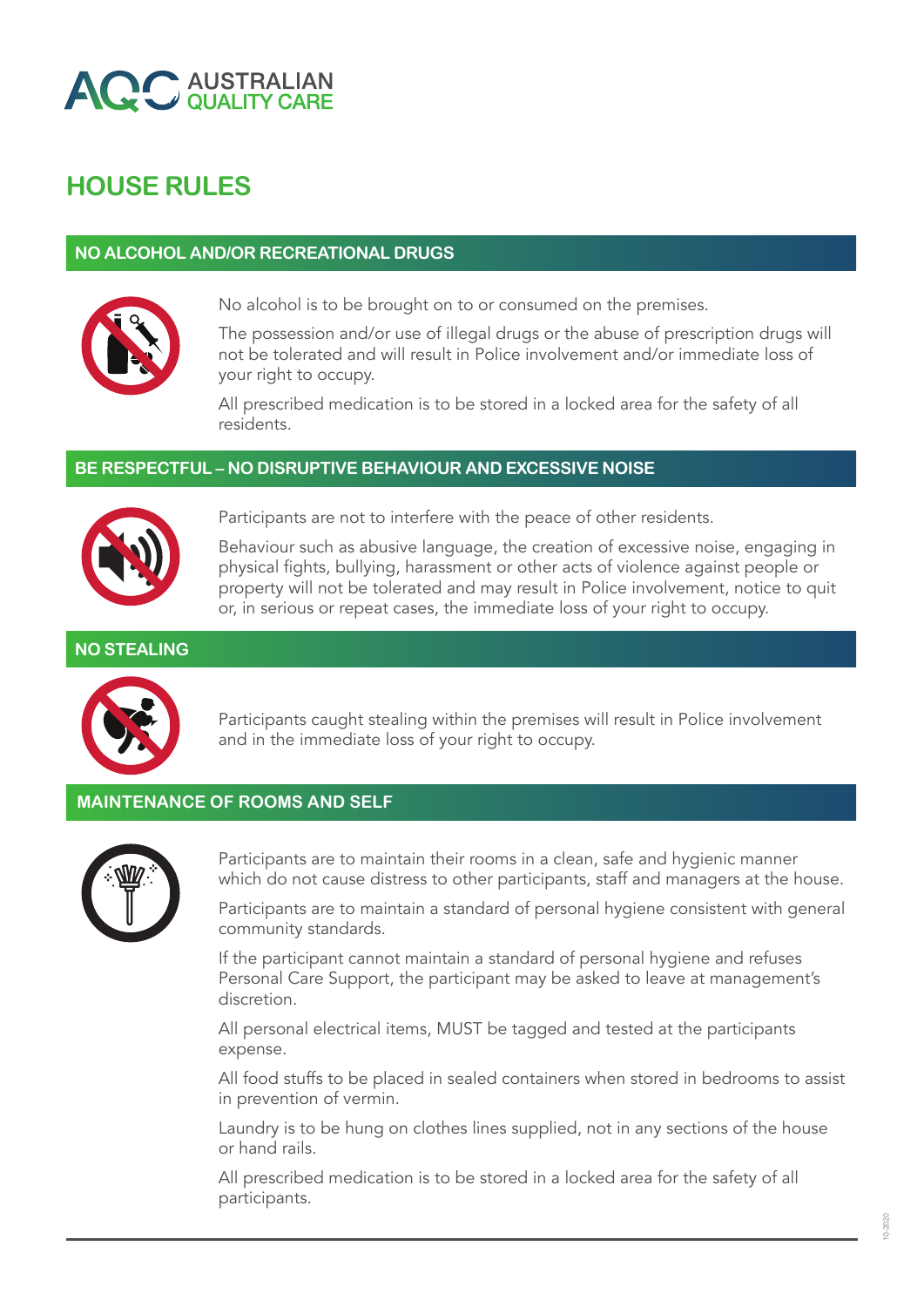

# **HOUSE RULES**

### **CLEAN UP AFTER USE OF COMMON AREAS**



Participants and their visitors using common areas of the house including lounge/ television rooms, dining rooms, toilets and bathrooms, kitchens, hallways, patios and yards are to leave them neat, clean and tidy after using them.

## **VISITORS WELCOME**



Participants are to ensure that their visitors are aware of the House Rules and abide by them.

If visitors cause problems, participants should notify the management.

The entertaining of visitors in individual rooms after 10pm (or other designated time) is only permitted with consent from the Manager.

Participants are to ensure their visitors report to the office to sign the "Visitor's Sign-In/Out book".

## **ACCESS TO PARTICIPANTS ROOM / DOOR LOCKS AND KEYS**



Managers and their staff reserve the right to access participant' rooms as prescribed in the terms of the Participant Agreement.

Participants are not to tamper with or change door locks within the premises or make copies of keys without the express permission of the Manager.

Participants are not to lend or give keys to other people, including other participants.

Replacement keys will incur a \$25 replacement cost. If participants lock themselves out after hours, contact the after hours number and wait for staff to arrive (A fee will be charged).

No obstructions or items to be placed within 1 meter in front of, near or around or on bedroom doors, fire exists or fire equipment.

#### **PROHIBITED ITEMS WITHIN THE PREMISES**



The following items are strictly forbidden to be brought into the premises by either participants or their visitors:

- Noxious, explosive or other dangerous substances
- Illegal substances, materials and goods (including the storage of stolen goods)
- Weapons.